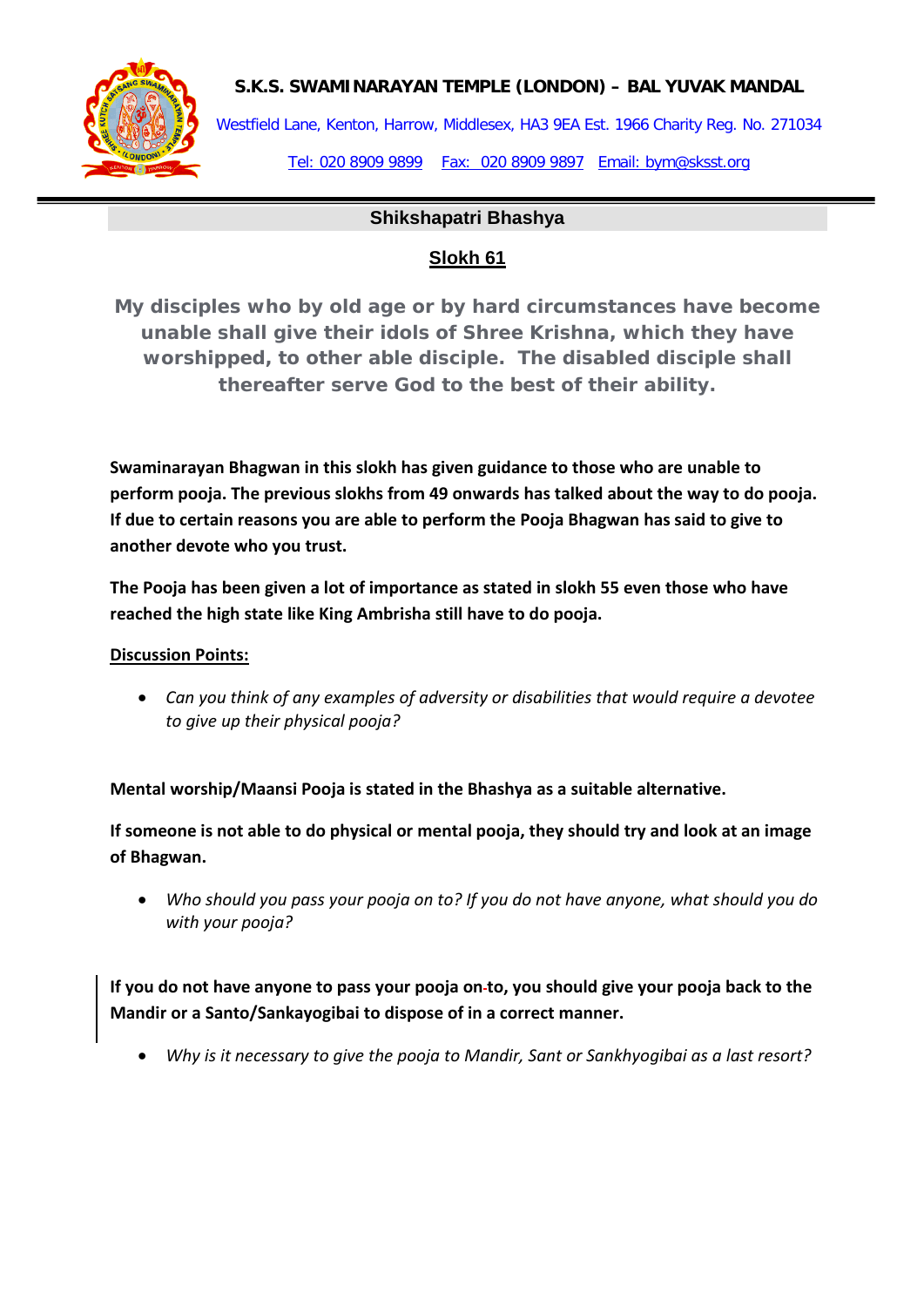

Westfield Lane, Kenton, Harrow, Middlesex, HA3 9EA Est. 1966 Charity Reg. No. 271034 Tel: 020 8909 9899 Fax: 020 8909 9897 Email: bym@sksst.org

## **Use an example:**

Think of a family heirloom, that has been passed down for generations or something that is quite precious to you. If one day, you were no longer able to look after these items, you would expect someone to take care of them for you, rather than simply throwing it away.

The murtis in your pooja are just as important, if not more. That person would have served Bhagwan for a large number of years. Simply throwing them away is like throwing away all of that hard work.

By giving it to someone else, or even the Mandir, Sant or Sankhyogibai, they will be able to give the murtis the respect they deserve and dispose of them in the correct manner

# **Shlok 62**

**They shall worship only those idols of Shree Krishna, which have been given to them by the Acharya (of Dharma Kul) or installed by Him. Other idols shall be respectfully bowed before, but not served**.

**Swaminarayan Bhagwan authorised only the Acharyas to install the Murtis of Bhagwan in His Mandirs. Nobody else is authorised to install Murtis or initiate satsangis and sadhus.**

**Within the Shastras written by Swaminarayan Bhagwan, He has promised to reside specifically in the Murtis installed by Himself [\(Ahmedabad,](http://en.wikipedia.org/wiki/Ahmedabad) [Bhuj,](http://en.wikipedia.org/wiki/Bhuj) [Muli,](http://en.wikipedia.org/wiki/Muli) [Vadtal,](http://en.wikipedia.org/wiki/Vadtal) [Junagadh,](http://en.wikipedia.org/wiki/Junagadh) [Dholera,](http://en.wikipedia.org/wiki/Dholera) [Dholka,](http://en.wikipedia.org/wiki/Dholka) [Gadhpur](http://en.wikipedia.org/wiki/Gadhpur) [& Jetalpur\)](http://en.wikipedia.org/wiki/Jetalpur) and the Dharmakul Acharyas only. No other members of the Dharmakul, except the Acharyas of Ahmedabad and Vadtal Gadis, are authorised to install the Murtis of Bhagwan (The rules are outlined in the Desh Vibhag Lekh).**

### **Discussion Points:**

• *What is an Acharya?*

**An Acharya is the Head of a Sampraday. He protects Dharma, is a spiritual leader and guru, and initiates a satsangi into the sampraday. There are two Acharyas in the Swaminarayan Sampraday; one for northern India, and one for southern India.**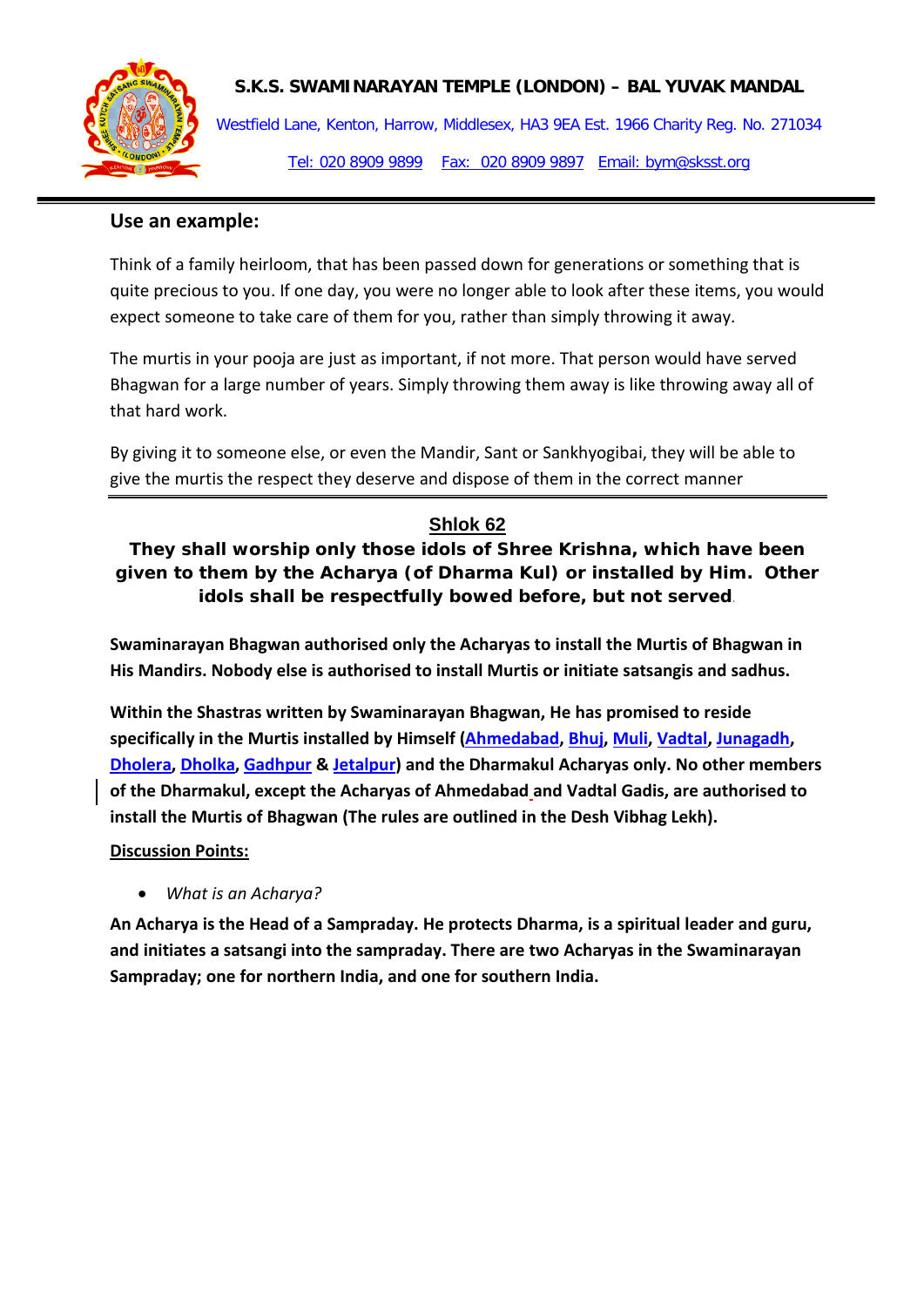

Westfield Lane, Kenton, Harrow, Middlesex, HA3 9EA Est. 1966 Charity Reg. No. 271034

Tel: 020 8909 9899 Fax: 020 8909 9897 Email: bym@sksst.org

**The following table lists all the Acharyas of the Ahmedabad Gadi till date.**

| Acharya<br><b>Number</b> | Name of Acharya                                     | <b>Born on</b>   | <b>Became</b><br>Acharya on | <b>Death</b> | <b>Term</b>       |
|--------------------------|-----------------------------------------------------|------------------|-----------------------------|--------------|-------------------|
| $\mathbf{1}$             | Acharya Shree Ayodyaprasadji                        | 25 May           | 10th Nov                    | 18th Feb     | 42                |
|                          | <u>Maharaj</u>                                      | 1809             | 1826                        | 1868         | Years             |
| $\overline{2}$           | Acharya Shree Keshavprasadji                        | 16th Apr         | 18th Feb                    | 09th Apr     | 22                |
|                          | Maharaj                                             | 1835             | 1868                        | 1890         | Years             |
| 3                        | Acharya Shree Purshottamprasadji                    | 07th Feb         | 09th Apr                    | 25th Nov     | $12 \overline{ }$ |
|                          | Maharaj                                             | 1870             | 1890                        | 1901         | Years             |
| $\overline{\mathbf{4}}$  | Acharya Shree Vasudevprasadji                       | 17th Jul         | 25th Nov                    | 29th Nov     | 35                |
|                          | Maharaj                                             | 1899             | 1901                        | 1937         | Years             |
| 5                        | Acharya Shree Devendraprasadji                      | 05th Oct         | 30th Nov                    | 12th Oct     | 32                |
|                          | Maharaj                                             | 1922             | 1937                        | 1969         | Years             |
| 6                        | Acharya Shree Tejendraprasadji<br><u>Maharaj</u>    | 11th Apr<br>1944 | 13th Oct<br>1969            | Present      | 35<br>Years       |
| $\overline{7}$           | Acharya Shree Koshalendraprasadji<br><u>Maharaj</u> | 18th Oct<br>1972 | 15th Oct<br>2004            | Present      | Present           |

• *Can you give examples of temples that have been built under the Nar Narayan Gadi?* 

Sydney, Melbourne, Perth, Brisbane, Adelaide, Toronto, Fiji, Delhi, Ahmadabad, Bhuj, Muli, Jetalpur, Ghandinagar, Jaipur, Rajasthan, Badrinath, Haridwar, Mathura, Kanpur, Ayodhya, Allahabad, Varanasi, Mombasa, Nairobi, Kisumu, Eldoret, Nakuru, Mauritius, Auckland, Muscat, Karachi, Seychelles, Sweden, Tanzania, Thailand, Kampala, East London, Willesden, Kenton, Stanmore, Plumstead, Oldham, Bolton, Cardiff, LA, California, Washington, Atlanta, Georgia, Chicago, Kansas, Boston, Detroit, Mississippi, New Jersey, New York, North Carolina, Zambia , and not forgetting all the Harimandirs in our villages of Kutch – to name a few!

• *Why should you not worship idols installed by Acharyas of a Gadi other than the two Gadis of the Original Swaminarayan Sampraday? Can you think of any examples?*

**Murtis given or installed by other Acharyas of other Sampradays are worthy of respect and should be humbly bowed before with great reverence but should not be daily worshipped.**